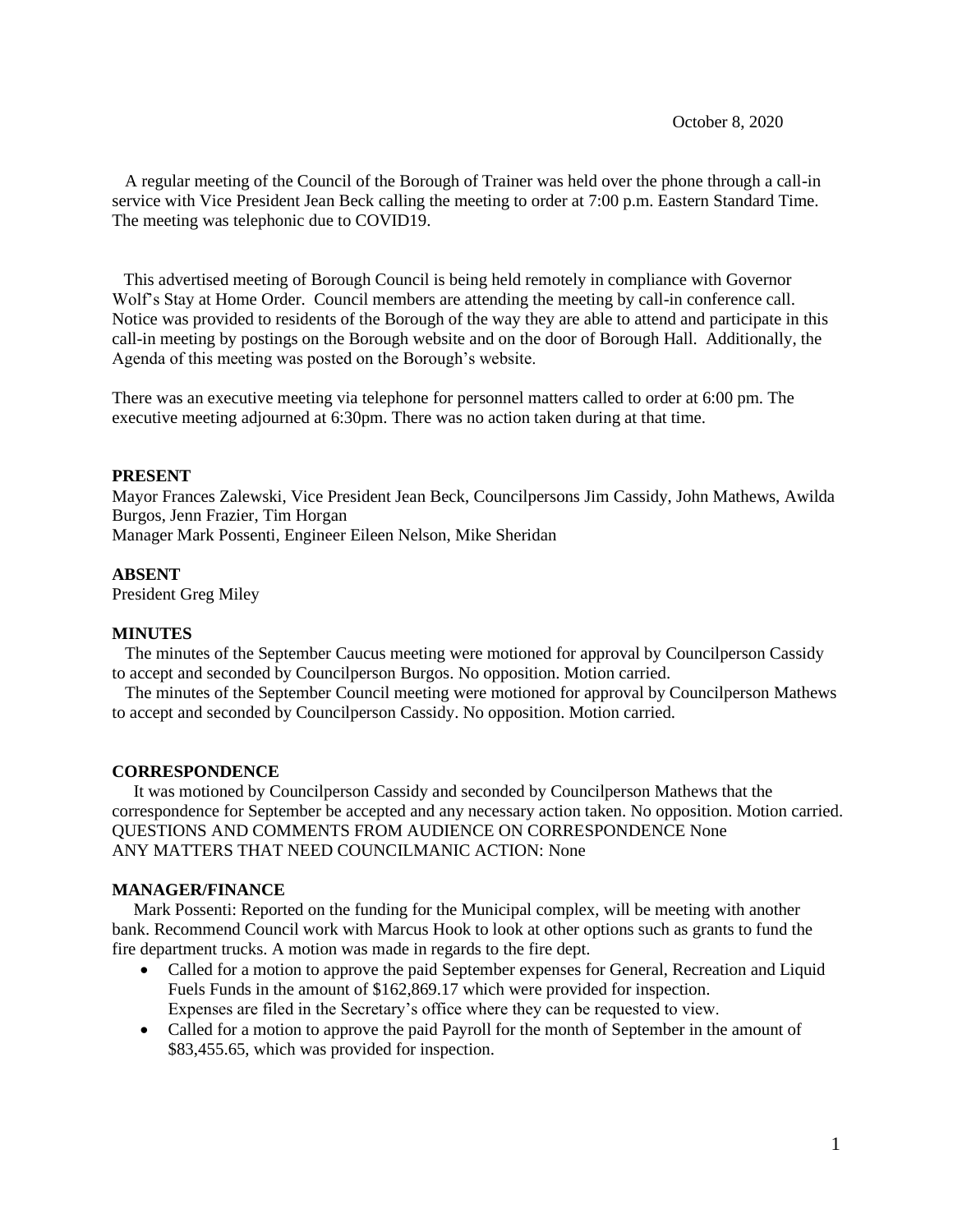# **COMMITTEE REPORTS**

# **MAYOR /POLICE**

Mayor Zalewski:

- With Council approval a motion was made to hire Mitch Holobowicz as a full-time police officer.
- Read a letter from Trump in regards to supplying food banks.

# **COMMUNITY REDEVELOPMENT/GRANTS**

Councilman Jim Cassidy:

• No official report. Still has concerns about the  $9<sup>th</sup>$  St. sidewalks, Chestnut St. road repair and issue with cars removing the barriers on the Ridge to park where the road has become undermined. Councilperson Mathews stated the materials are being delivered to Moore Co. to begin work on the retaining wall at the Ridge.

## **HIGHWAY/BUILDINGS**

Councilman Mathews:

• Asked about scrapping the old dump truck and an old tractor. The tractor can be scrapped and the truck would need to be taken to a salvage yard. A motion was made to proceed.

# **BOARD OF HEALTH**

Councilman Tim Horgan: The fence was placed at the  $3<sup>rd</sup>$  St. playground. Asked about putting up signs for curfew and ages permitted to use the playground equipment. The matter was discussed and a motion was made to amend the ordinance.

• Secretary read a letter of interest to be a member of the BOH from Richard Merritt. A motion was made to accept.

## **PUBLIC SAFETY/FIRE**

Councilwoman Beck:

- Read September Code enforcement report (attached)
- September Fire was report not received.

## **PARKS/ENVIRONMENT**

Councilman Miley: Absent

# **COMMUNITY OUTREACH**

Councilwoman Burgos: Gave praise for the good job being done with the food pantry.

- $\bullet$  LiHeap applications will be out November 1<sup>st</sup>.
- Have flyers for job opportunities to place on Facebook.
- Working on coats for the kids.

## **RECREATION/NEWSLETTERS**

Councilwoman Jenn Frazier: Thanked Highway and Police for their help with the summer events.

- Stated that movie night was a success and may look to have another one.
- Asked permission to use the Borough trailer to deliver Halloween treats and use of the Community Center to prepare the candy. Permission granted.
- Asked for approval to have Santa Secret Workshop this year. Granted. Social distancing guidelines will be followed.

# **CODE ENFORCEMENT OFFICER**

Charley Remaley: No report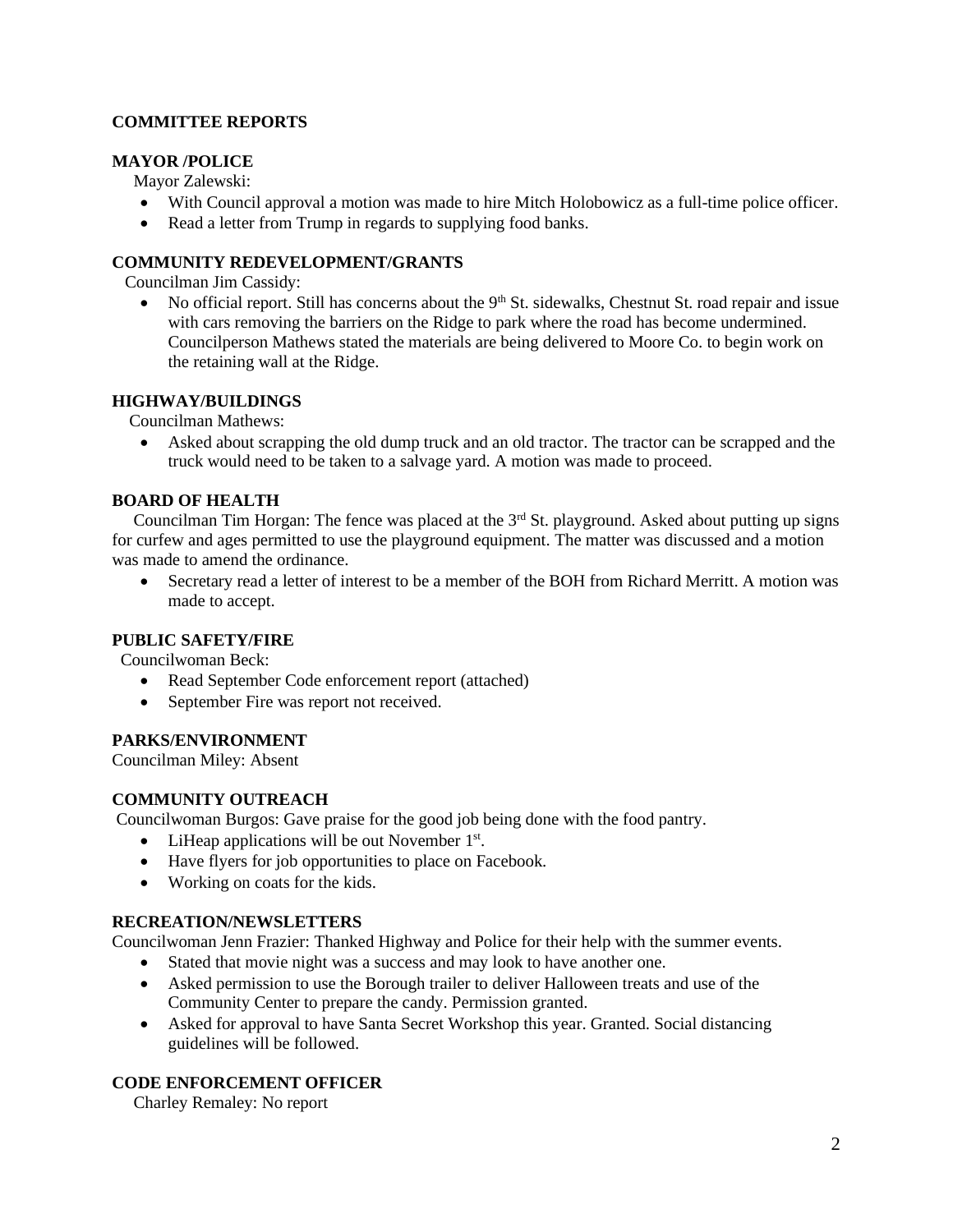# **TAX COLLECTOR**

Mark Possenti: Reminder that the County will no longer be printing the tax bills. A tax software program will be available for the borough to print their own bills.

• Need a motion to authorize a tax collections transfer from the Lock Box account into the General Fund account in the amount of \$4,834.00.

# **MONROE ENERGY**

Adam Gattuso: Absent

# **ENGINEER**

Eileen Nelson: Report attached

- Stated that authorization is needed to inspect and take necessary action of the eroding creek at Dawes Court. A motion was made.
- Parkview Mobile Home Park was discussed on how to proceed with the request for variances such as changes in the lot sizes either via amendment to the Ordinance or file a hearing with the Zoning Hearing Board. A motion was made to request formal plans and requested amendments being sought per the mobile park's plans.

# **SOLICITOR**

Mike Sheridan stated:

• Need a motion to authorize the advertisement for trash bids. It was decided to advertise specs as the past with 2 pickups a week and 1 bulk trash pickup a month. It was decided to bid out for a 3year contract.

## **ORDINANCES**

• None

## **RESOLUTIONS**

• None

## **OTHER ACTION ITEMS**

- Motion made by Councilperson Cassidy to approve the paid September bills for General, Recreation and Liquid Fuels Funds in the amount of \$162,869.17 and seconded by Councilperson Burgos. No opposition. Motion carried.
- Motion made by Councilperson Cassidy to approve the paid Payroll for the month of September in the amount of \$83,455.65 and seconded by Councilperson Burgos. No opposition. Motion carried.
- A motion was made by Councilperson Frazier to scrap an old tractor and signing title of the old 1995 dump truck over to a salvage yard and seconded by Councilperson Horgan. No opposition. Motion carried.
- Motion was made by Councilperson Cassidy to hire Mitch Holobowicz as a full-time police officer and seconded by Councilperson Frazier. No opposition. Motion carried.
- Motion made by Councilperson Mathews to authorize the advertisement for the years 2021-2023 trash bids specifying the same specs as in the past years and seconded by Councilperson Burgos. No opposition. Motion carried.
- Motion was made by Councilperson Frazier to work with Marcus Hook to look at other options such as grants to fund the fire department trucks and seconded by Councilperson Cassidy. No opposition. Motion carried.
- Motion was made by Councilperson Cassidy to amend an Ordinance in regards to older children using playground equipment and seconded by Councilperson Horgan. No opposition. Motion carried.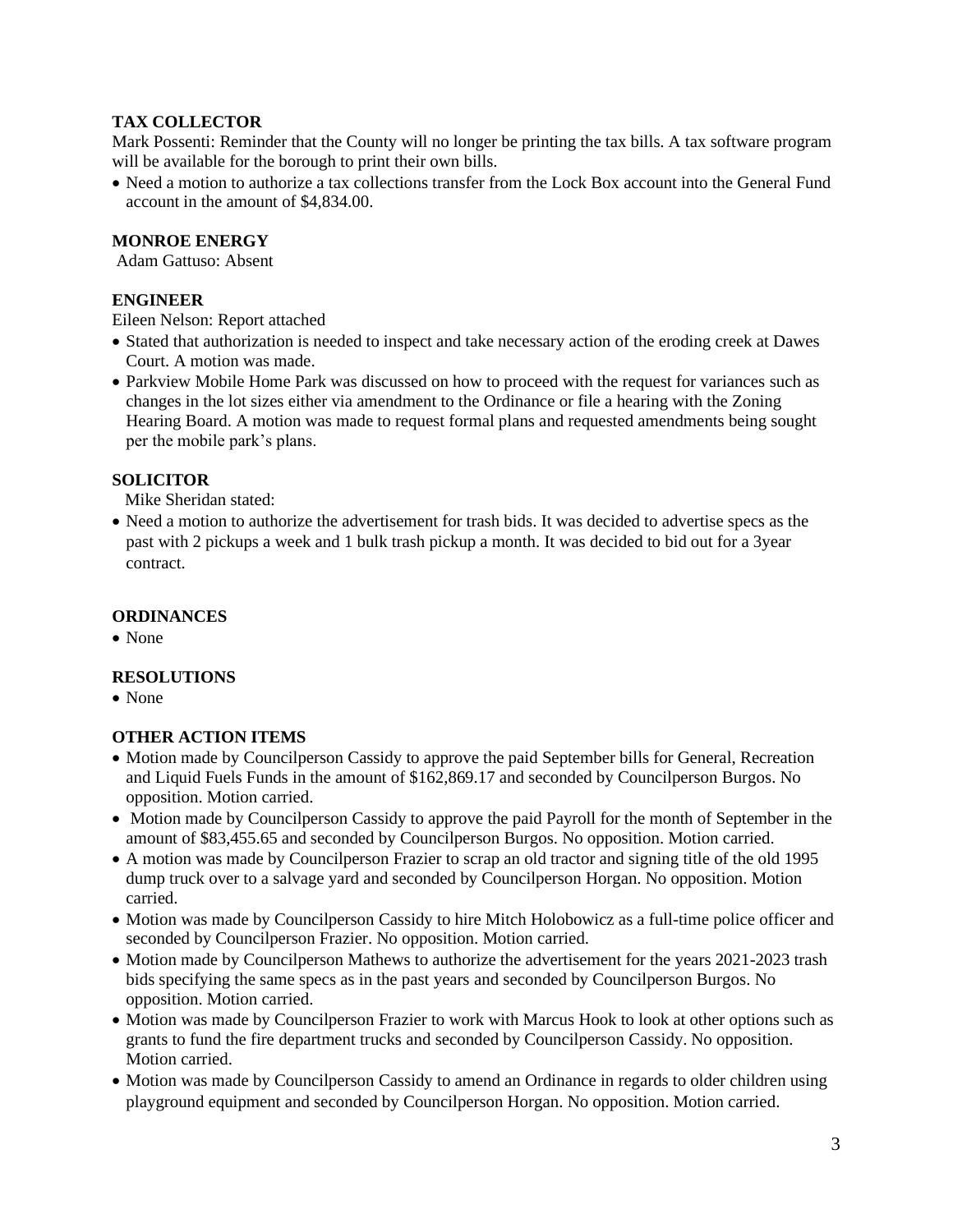- Motion was made by Councilperson Cassidy to accept Richard Merritt as a member of the BOH and seconded by Councilperson Burgos. No opposition. Motion carried.
- Motion was made by Councilperson Cassidy to authorize a tax collections transfer from the Lock Box account into the General Fund account in the amount of \$4,834.00 and seconded by Councilperson Burgos. No opposition. Motion carried.
- Motion was made by Councilperson Cassidy to authorize Stantec to inspect and take necessary action of the eroding creek at Dawes Court and seconded by Councilperson Horgan. No opposition. Motion carried.
- Motion was made by Councilperson Beck to request formal plans of Parkview Mobile Home Park and the requested amendments being sought per the mobile park's plans and seconded by Councilperson Cassidy. No opposition. Motion carried.

# • **OLD COUNCILMANIC BUSINESS**

Councilman Cassidy asked for an update on the Election drop boxes and the Code Red system sign-ups. Councilperson Burgos stated the importance of filling out the Census and the impact on funding the communities. Councilperson Frazier asked for clarification on the rules for members of the BOH. Mike Sheridan will look further into the matter.

## **NEW COUNCILMANIC BUSINESS**

None

#### **QUESTIONS AND COMMENTS FROM AUDIENCE** None

## **ADJOURNMENT**

Vice President Beck called for a motion to adjourn at 8:15 pm; Councilperson Cassidy made the motion to adjourn. Councilperson Burgos seconded the motion. No opposition. Motion carried.

Respectfully submitted,

Victoria Orlando Borough Secretary